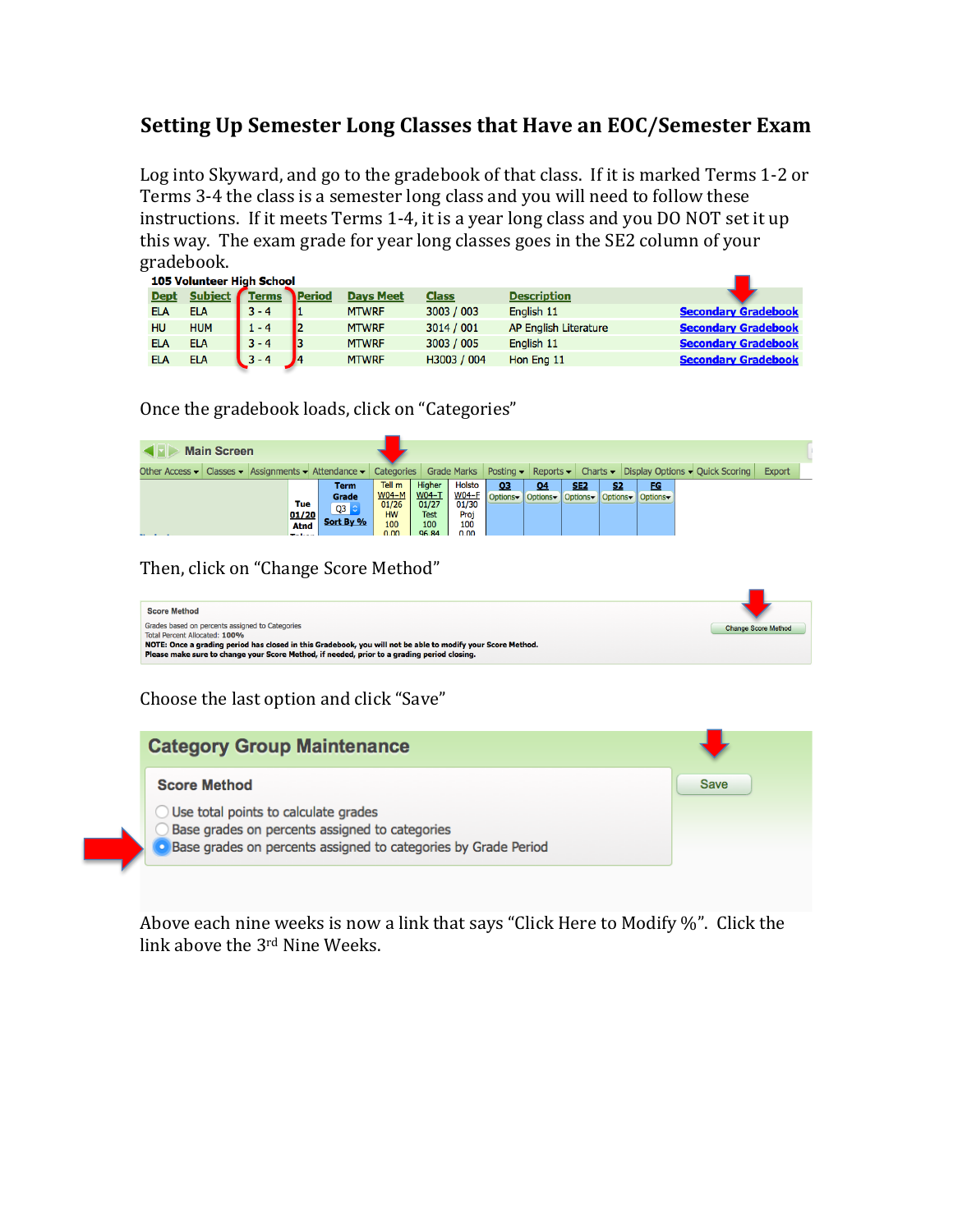| Category $\triangle$ | <b>Category Description</b> | Click Here to Modify % | Click Here to Modify % |  |
|----------------------|-----------------------------|------------------------|------------------------|--|
| HW                   | Homework                    | 3rd Nine Weeks<br>10%  | 4th Nine Weeks<br>10%  |  |
| Proj                 | Project                     | <b>70%</b>             | 70%                    |  |
| <b>Test</b>          | Tests                       | 20%                    | 20%                    |  |
|                      |                             |                        |                        |  |

Set up the 3<sup>rd</sup> Nine Weeks with the categories and percents that you want to use. YOU DO NOT HAVE TO USE THE ONES IN THIS EXAMPLE, but whatever you choose, it must equal 100%. If you want everything to count the same, choose one category and set it to 100%. Once you are finished, click save.

| Category    | <b>Category Description</b> | <b>Current Percent</b> | Include      | <b>Modified Percent</b> |
|-------------|-----------------------------|------------------------|--------------|-------------------------|
| <b>APT</b>  | Aptitude (ROTC)             | 0.00                   |              | 0.00                    |
| <b>CP</b>   | <b>Class Participation</b>  | 0.00                   |              | 0.00                    |
| <b>DW</b>   | Daily/Class Work            | 0.00                   |              | 0.00                    |
| <b>EOC</b>  | EOC/FE                      | 0.00                   |              | 0.00                    |
| HW          | <b>Homework</b>             | 10.00                  | V            | 10.00                   |
| Lab         | Lab Work                    | 0.00                   |              | 0.00                    |
| Proj        | Project                     | 70.00                  | $\checkmark$ | 70.00                   |
| Quiz        | <b>Quizzes</b>              | 0.00                   |              | 0.00                    |
| <b>Test</b> | Tests                       | 20.00                  | $\checkmark$ | 20.00                   |
| U           | Uniform (ROTC)              | 0.00                   |              | 0.00                    |

Now, click to modify the 4<sup>th</sup> Nine Weeks.

| Category $\triangle$ | <b>Category Description</b> | Click Here to Modify %<br><b>3rd Nine Weeks</b> | Click Here to Modify %<br>4th Nine Weeks |  |
|----------------------|-----------------------------|-------------------------------------------------|------------------------------------------|--|
| HW                   | <b>Homework</b>             | 10%                                             | 10%                                      |  |
| Proj                 | Project                     | 70%                                             | 70%                                      |  |
| <b>Test</b>          | Tests                       | 20%                                             | 20%                                      |  |
|                      |                             |                                                 |                                          |  |
|                      |                             |                                                 |                                          |  |

 $\blacksquare$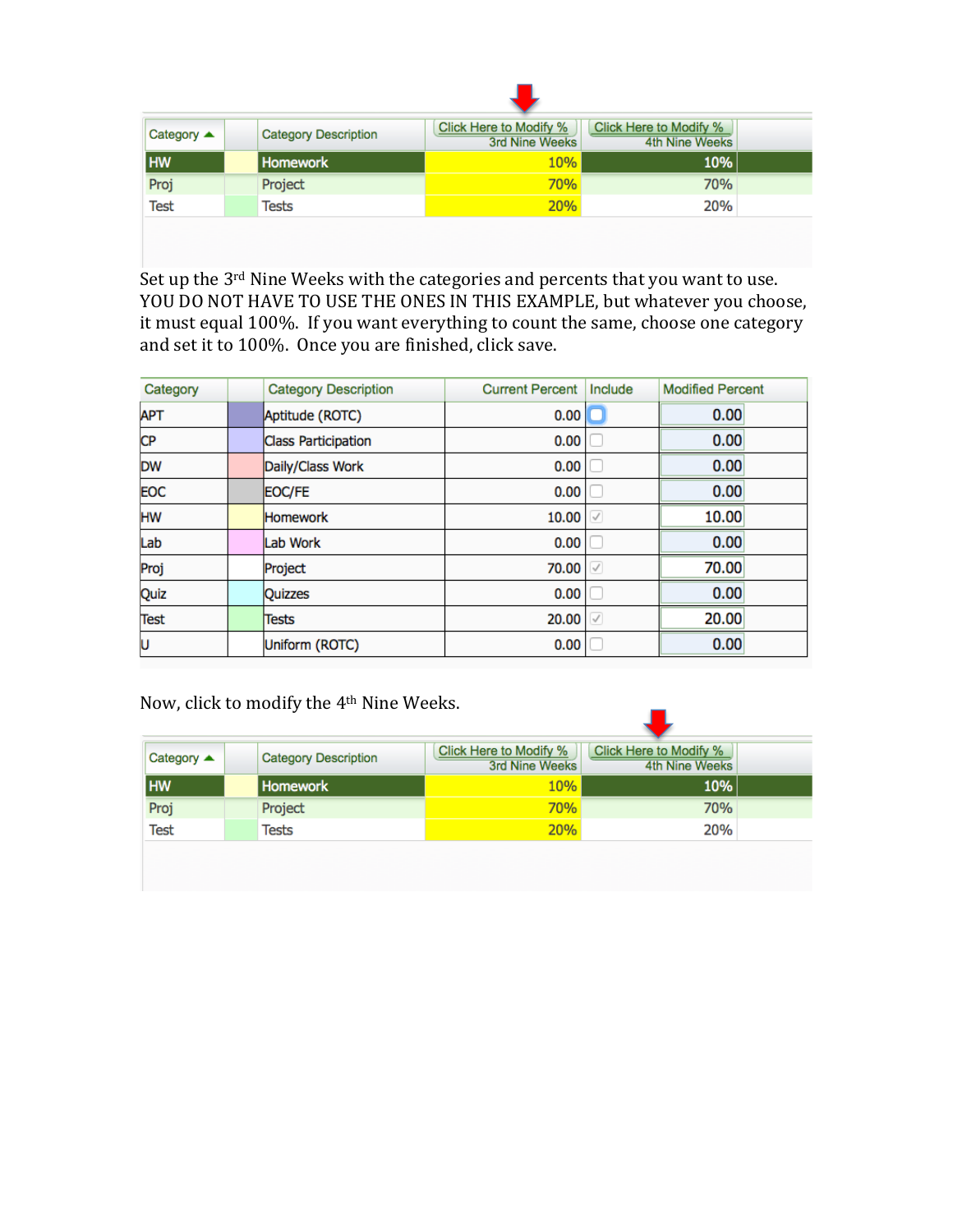This time, you MUST include "EOC/FE" (End of Course/Final Exam) to your list of categories. Set it to 25%. Other than "EOC/FE", YOU DO NOT HAVE TO USE THE ONES IN THIS EXAMPLE, but whatever you choose, it must equal 100%. Weight your other categories accordingly. If you only chose one category for the 3<sup>rd</sup> nine weeks, choose the same one and set it to 75%.

| Category   | <b>Category Description</b> | <b>Current Percent</b> | Include      | <b>Modified Percent</b> |
|------------|-----------------------------|------------------------|--------------|-------------------------|
| <b>APT</b> | Aptitude (ROTC)             | 0.00                   |              | 0.00                    |
| <b>CP</b>  | <b>Class Participation</b>  | 0.00                   |              | 0.00                    |
| <b>DW</b>  | Daily/Class Work            | 0.00                   |              | 2.00                    |
| EOC        | EOC/FE                      | 0.00                   |              | 25.00                   |
| <b>HW</b>  | <b>Homework</b>             | 10.00                  |              | 7.50                    |
| Lab        | Lab Work                    | 0.00                   |              | 0.00                    |
| Proj       | Project                     | 70.00                  | $\checkmark$ | 52.50                   |
| Quiz       | <b>Quizzes</b>              | 0.00                   |              | 0.00                    |
| Test       | Tests                       | 20.00                  | $\checkmark$ | 15.00                   |
|            | <b>Uniform (ROTC)</b>       | 0.00                   |              | 0.00                    |

Once you have your EOC/FE grades, you will need to add an assignment and give it this category. Doing so will have it factor into the current nine weeks, and you will be able to add the two points for perfect attendance without the issues we had last semester. 

If a student is exempt for the exam, when scoring the assignment you created for the exam, in the "Special Code" column, place an "X" for exempt. It will automatically check the box for "No Count".